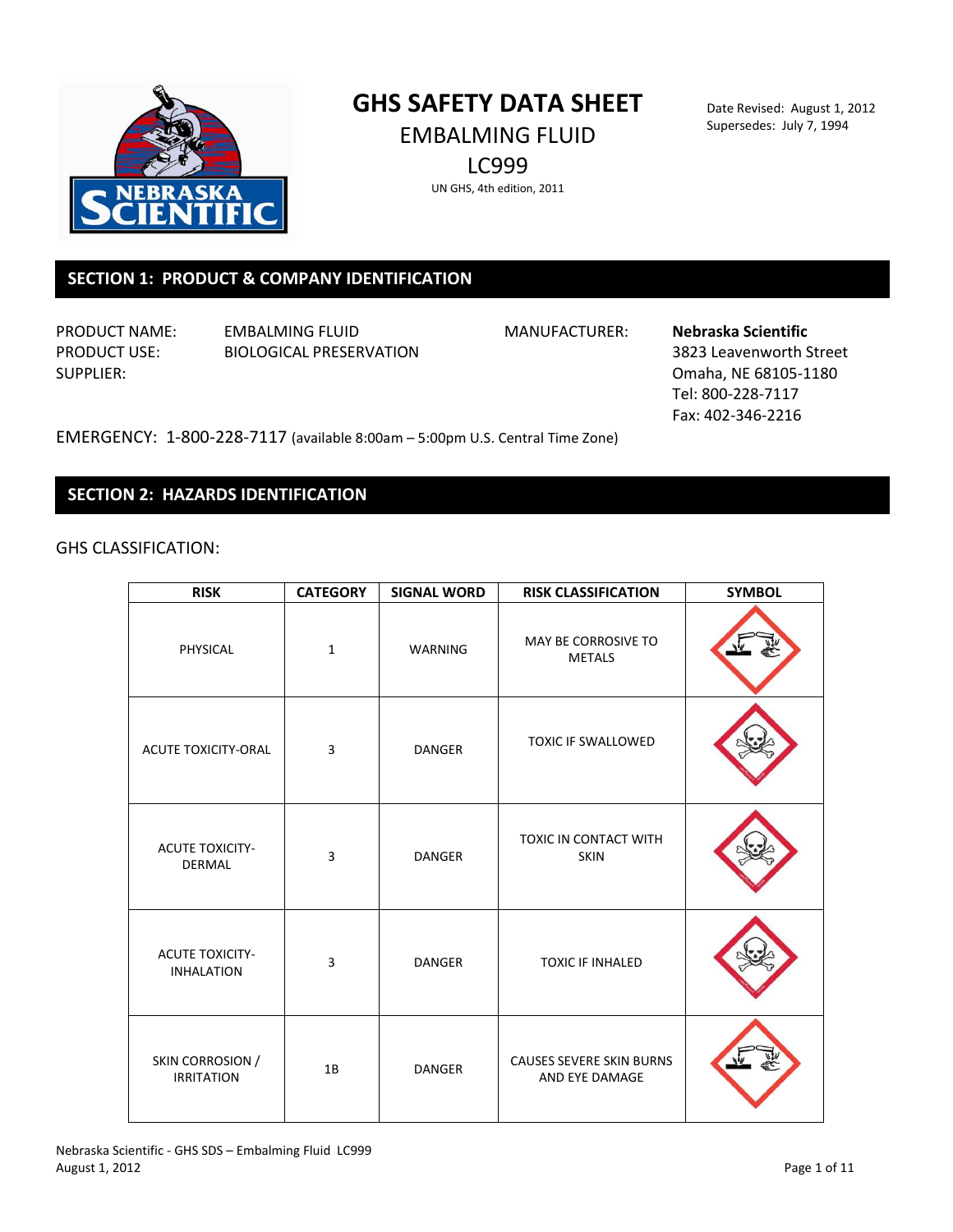| <b>RISK</b>                                                                | <b>CATEGORY</b>                                                                    | <b>SIGNAL WORD</b>                                                | <b>RISK CLASSIFICATION</b>                                                               | <b>SYMBOL</b> |
|----------------------------------------------------------------------------|------------------------------------------------------------------------------------|-------------------------------------------------------------------|------------------------------------------------------------------------------------------|---------------|
| SERIOUS EYE DAMAGE /<br><b>EYE IRRITATION</b>                              | $\mathbf{1}$                                                                       | <b>DANGER</b>                                                     | <b>CAUSES SEVERE SKIN BURNS</b><br>AND EYE DAMAGE                                        |               |
| <b>GERM CELL</b><br><b>MUTAGENICITY</b>                                    | SUSPECTED OF CAUSING<br>$\overline{2}$<br><b>WARNING</b><br><b>GENETIC DEFECTS</b> |                                                                   |                                                                                          |               |
| <b>CARCINOGENICITY</b>                                                     | 1B                                                                                 | <b>MAY CAUSE CANCER VIA</b><br><b>DANGER</b><br><b>INHALATION</b> |                                                                                          |               |
| <b>SPECIFIC TARGE ORGAN</b><br><b>TOXICITY - SINGLE</b><br><b>EXPOSURE</b> | $\overline{2}$                                                                     | MAY CAUSE DAMAGE TO<br><b>WARNING</b><br><b>ORGANS</b>            |                                                                                          |               |
| SPECIFIC TARGE ORGAN<br><b>TOXICITY - REPEATED</b><br><b>EXPOSURE</b>      | $\overline{2}$                                                                     | WARNING                                                           | MAY CAUSE DAMAGE TO<br><b>ORGANS THROUGH</b><br>PROLONGED OR REPEATED<br><b>EXPOSURE</b> |               |
| <b>ACUTE AQUATIC</b><br><b>TOXICITY</b>                                    | 3                                                                                  |                                                                   | HARMFUL TO AQUATIC LIFE                                                                  |               |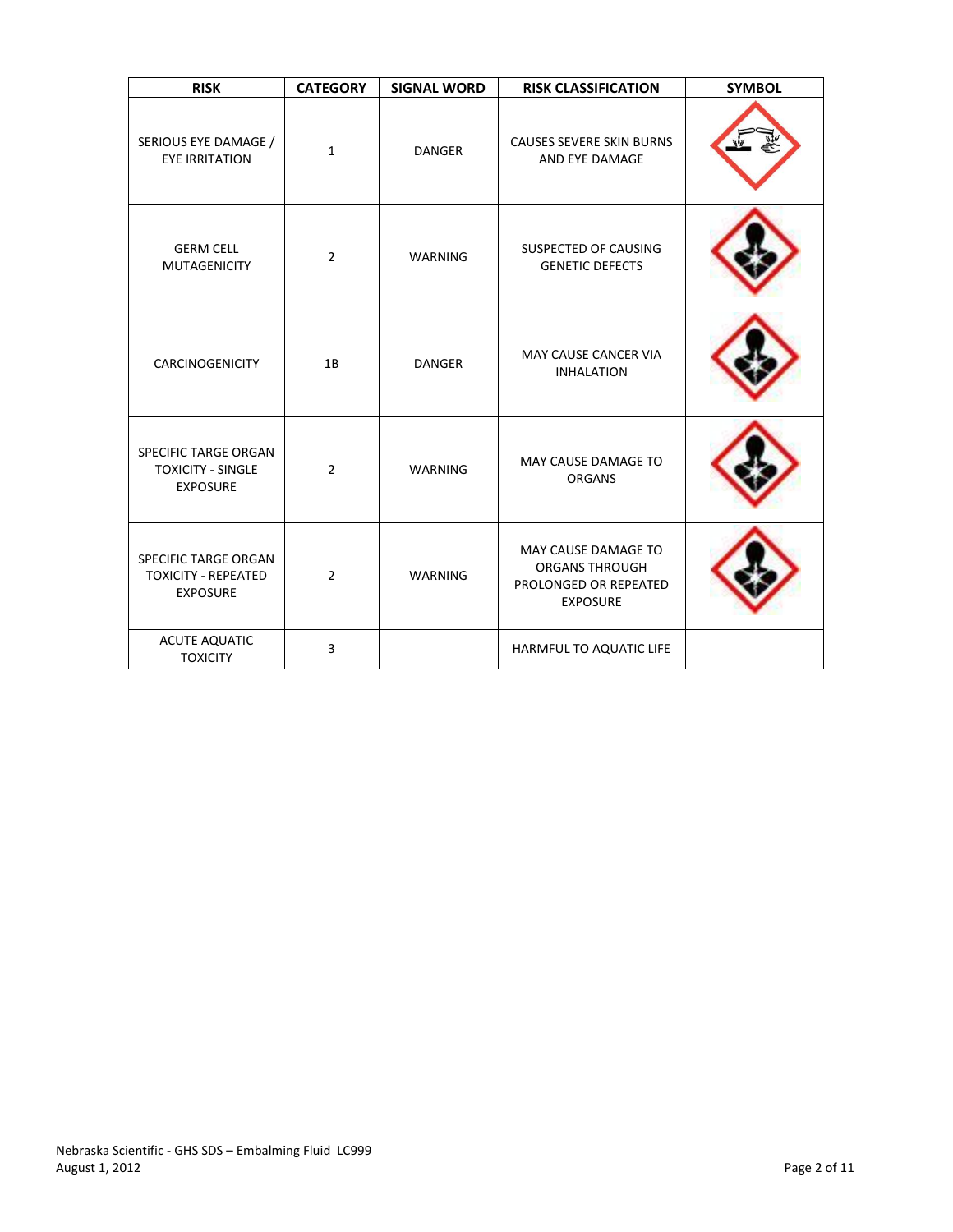## **SECTION 3: COMPOSITION / INFORMATION ON INGREDIENTS**

| <b>Chemical Name</b>        | CAS#          | <b>Wt.</b> % | Occupational<br><b>Exposure Limits</b><br>(OSHA) TWA | Occupational<br><b>Exposure Limits</b><br>(ACGIH) TLV | Occupational<br><b>Exposure Limits</b><br>(NIOSH) REL       | Carcinogenicity                                                     | <b>U.S. EPA 313</b><br><b>LIST</b><br>Deminimus %<br>limit |
|-----------------------------|---------------|--------------|------------------------------------------------------|-------------------------------------------------------|-------------------------------------------------------------|---------------------------------------------------------------------|------------------------------------------------------------|
| Water                       |               | 83.5%        |                                                      | -----                                                 |                                                             |                                                                     |                                                            |
| Formaldehyde                | 50-00-0       | 6.0%         | 0.75 ppm<br>2.0 ppm Ceiling                          | 0.3 ppm Ceiling                                       | $0.016$ ppm<br>0.1 ppm Celing                               | EPA-B1<br>IARC-1<br>MAK-4<br>NIOSH-Ca<br>NTP-R<br>OSHA-Ca<br>TLV-A2 | 0.1%                                                       |
| Hydrooxybenzene<br>(Phenol) | 108-95-2      | 4.0%         | 5 ppm<br>Skin designation                            | 5 ppm<br><b>Skin Notation</b>                         | 5 ppm<br>15.6 ppm Celing<br>(15 minute)<br>Skin Designation | EPA-I<br>IARC-3<br>MAK-3B<br>TLV-A4                                 | 1.0%                                                       |
| Propylene Glycol            | $57 - 55 - 6$ | 6.0%         | None established                                     | None established                                      | None established                                            | No data                                                             | Not listed                                                 |
| Sodium Citrate              | 68-04-02      | 0.5%         | None established                                     | None established                                      | None established                                            | No data                                                             | Not listed                                                 |

#### Carcinogenicity Key:

EPA - U.S. Environmental Protection Agency

- B1 = Limited evidence of carcinogenicity from epidemiologic studies
- I = Data are Inadequate for an assessment of human carcinogenic protection
- IARC International Agency for Research on Cancer
	- 1 = Carcinogenic to Humans
		- 3 = Unclassifiable as to carcinogenicity in humans
- MAK German MAK Commission

3B = Substances for which in vitro tests or animal studies have yielded evidence of carcinogenic effects that is not sufficient for classification but cause concern 4 = Substances with carcinogenic potential for which genotoxicity plays no or at most a minor role. No significant contribution to human cancer risk is expected.

NIOSH - U.S. National Institute for Occupational Safety & Health Ca = Potential occupational carcinogen

- NTP U.S. National Toxicology Program
- R = Reasonably anticipated
- OSHA U.S. Occupational Safety & Health Administration
	- Ca = Carcinogen defined with no further categorization
- TLV American Conference of Governmental Industrial Hygienists (ACGIH)
	- A2 = Suspected Human Carcinogen
	- A4 = Not classifiable as a human carcinogen

## **SECTION 4: FIRST AID MEASURES**

*Eyes*: Flush with water for 15 minutes, lifting eyelids. Consult a physician.

*Skin*: Take off contaminated clothing and shoes immediately. Flush with soap and water. If there are effects or symptoms, consult a physician. Wash contaminated clothing before re-use.

*Inhalation*: Remove to fresh air. If breathing has stopped, give artificial respiration, get medical attention. If the victim has difficulty breathing, seek medical attention immediately.

*Ingestion*: Do not induce vomiting. Seek medical attention immediately. Vomiting may occur spontaneously and should not be avoided; roll the patient on their side to prevent aspiration of residual vomit. Never give anything by mouth to an unconscious person. Do not provide mouth-to-mouth respiration to a patient who has ingested product. Instead, use intermediate manual resuscitation equipment to provide artificial respiration.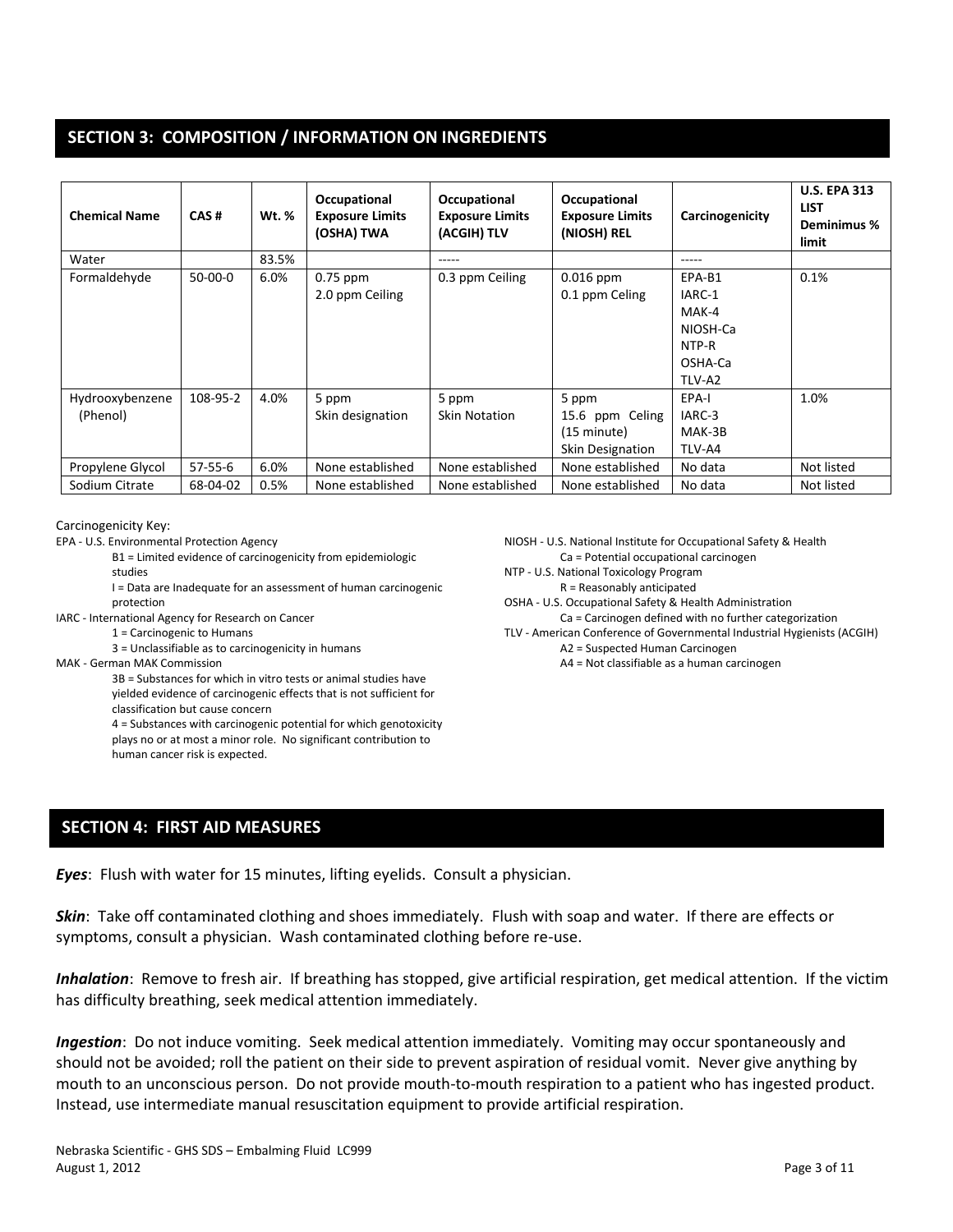*Notes for doctors*: There is no specific antidote. In cases of ingestion, a gastric lavage may be performed if special measures are taken to avoid aspiration (tracheal tube with cuff inflated). Because formaldehyde is corrosive to gastric mucosa, special care should be taken when inserting the Nasogastric probe. Use of activated charcoal is controversial; efficacy in absorbing formaldehyde has not been established and use can interfere with subsequent endoscopy. Intravenous ethanol should be used in cases of elevated methanol blood level. Hemodialysis is a good therapeutic option in serious cases with severe metabolic acidosis.

Treat for shock with hydration and drugs if necessary. Treatment should also include support measures to correct electrolyte and metabolic disturbances, as well as respiratory assistance. Continuously monitor hepatic and renal function.

## **SECTION 5: FIRE-FIGHTING MEASURES**

This product, because of the high volume of water included, is not considered flammable or combustible.

## **SECTION 6: ACCIDENTAL RELEASE MEASURES**

**Personal precautions, protective equipment & emergency procedures:** Use impermeable suit and protective gloves, PVC boots and gloves. Respiratory protection should be used depending on the concentration present in the environment or the extensiveness of the spill / leak. Full face masks with a replaceable filter for organic vapors or supplied-air masks should be used for respiratory protection. Ensure adequate ventilation. Evacuate personnel to safe areas. Avoid breathing vapors and mists.

*Environmental precautions:* Avoid contamination of water by preventing access to drainage systems. Prevent spilled product from reaching bodies of water. If water is contaminated with a formaldehyde concentration  $\geq 10$  ppm, add activated carbon to absorb product. Dike for recovery or disposal. Small amounts, flush to sewer.

*Methods and materials for containment and cleaning up:* Contain and recover spilled material using absorbent material. Place residues in a container for disposal according to local regulations. Remove residual material with detergent, neutral soap or alcohol. Add sodium bisulfate.

## **SECTION 7: HANDLING & STORAGE**

*Precautions for safe handling:* Store in cool dry area with suitable ventilation. Avoid contact with skin and eyes. Avoid formation of aerosols. Wash hands after use.

*Conditions for safe storage, including any incompatibilities: Keep container tightly closed in a dry and well-ventilated*  place. Recommended storage temperature = 2 - 8°C. It is recommended to not store near chlorides, acids, alkalis, *oxidizing agents, isocyanides, or anhydrides.* Obey all hazard warnings when containers are emptied.

## **SECTION 8: PRECAUTIONS TO CONTROL EXPOSURE / PERSONAL PROTECTION**

*Control parameters:* See Section 3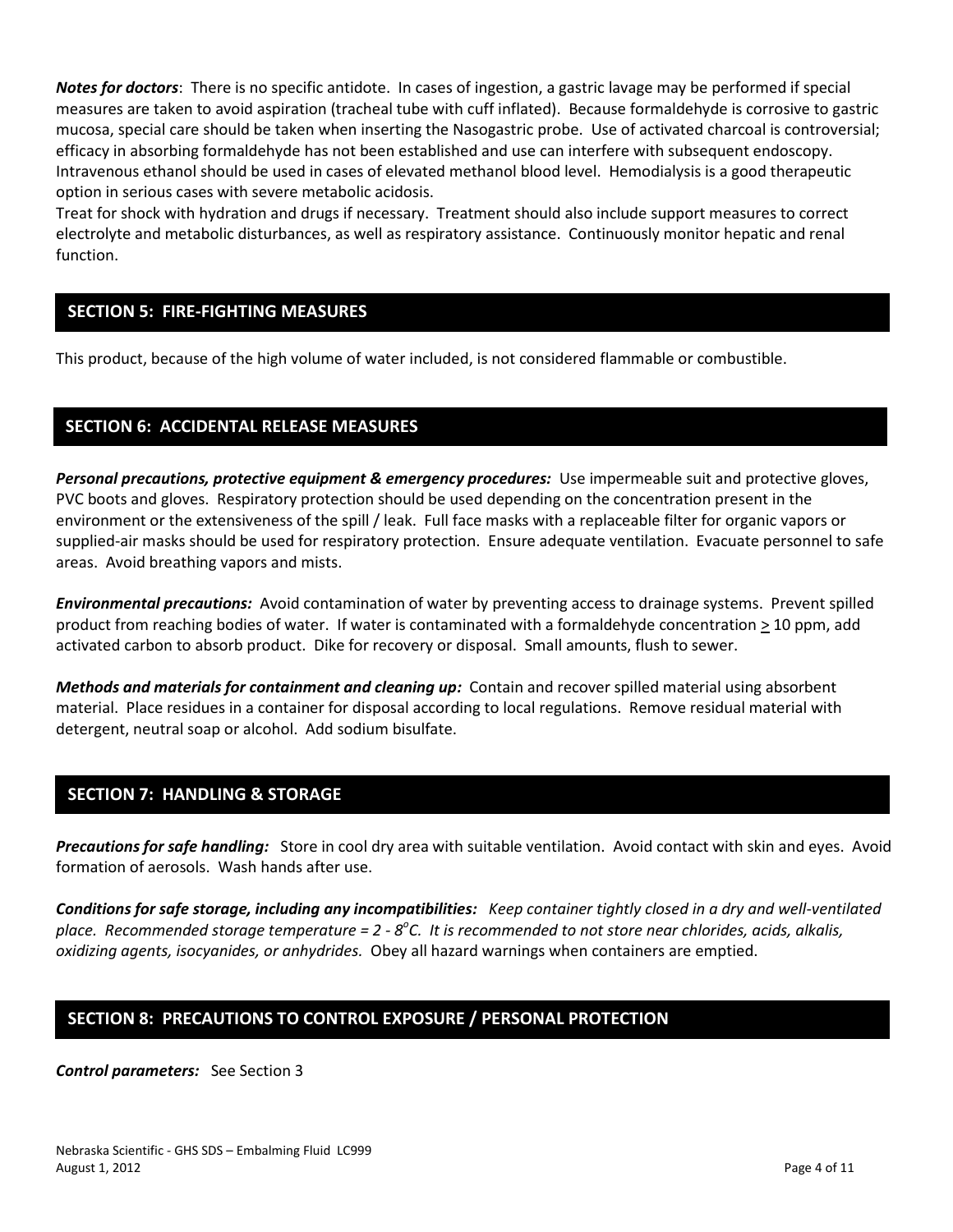*Appropriate engineering controls:* Maintain air concentrations below occupational exposure standards as shown in Section 3 using exhaust ventilation or other engineering controls.

#### *Personal Protective Equipment:*

Eye / Face Protection: Approved safety glasses or goggles. Face shield as needed.

Skin Protection: Chemical protective equipment selected according to the concentration and amount of dangerous components at the specific workplace. Handle with gloves to avoid skin contact.

Respiratory protection: Where risk assessment shows air-purifying respirators are appropriate, use a full-face respirator with organic vapors filters or filter specifically made for formaldehyde. Use a NIOSH (US) or CEN (EU) approved respirator and filters.

Thermal hazards: None.

## **SECTION 9: PHYSICAL & CHEMICAL PROPERTIES**

| Appearance:              | Colorless                          |
|--------------------------|------------------------------------|
| Odor:                    | Formaldehyde                       |
| Odor Threshold:          | No data                            |
| pH:                      | acidic                             |
| Melting point /          |                                    |
| freezing point:          | $0^{\circ}$ C                      |
| Initial Boiling Point:   | $100^{\circ}$ C                    |
| <b>Boiling Range:</b>    | $100^{\circ}$ C - 182 $^{\circ}$ C |
| Flash point:             | $85^{\circ}$ C                     |
| <b>Evaporation Rate:</b> | Is slower than ether               |
| Flammability:            | N/A                                |
|                          |                                    |

Upper Explosive Limit: 8.6% Lower Explosive Limit: 1.7% Vapor Pressure: < 110 kPa at 50 °C Vapor Density: Is heavier than air Relative Density: 8.4 lbs / gallon (US) Solubility*:* Complete Partition coefficient: No data Auto-ignition temp: No data Decomposition temp: No data Viscosity: No data

## **SECTION 10: STABILITY & REACTIVITY**

*Reactivity:* Avoid using in the presence of strong oxidizing agents.

*Chemical stability:* This product is stable under normal storage conditions.

*Possibility of hazardous reactions:* Will not polymerize.

*Conditions to avoid:* Strong oxidizing agents.

*Incompatible materials:* It is recommended to not store near chlorides, acids, alkalis, oxidizing agents, isocyanides, or anhydrides.

*Hazardous decomposition products:* Normal decomposition to carbon dioxide, carbon monoxide, nitrous oxide and ammonia vapors. Carbon monoxide hazardous in enclosed high concentrations.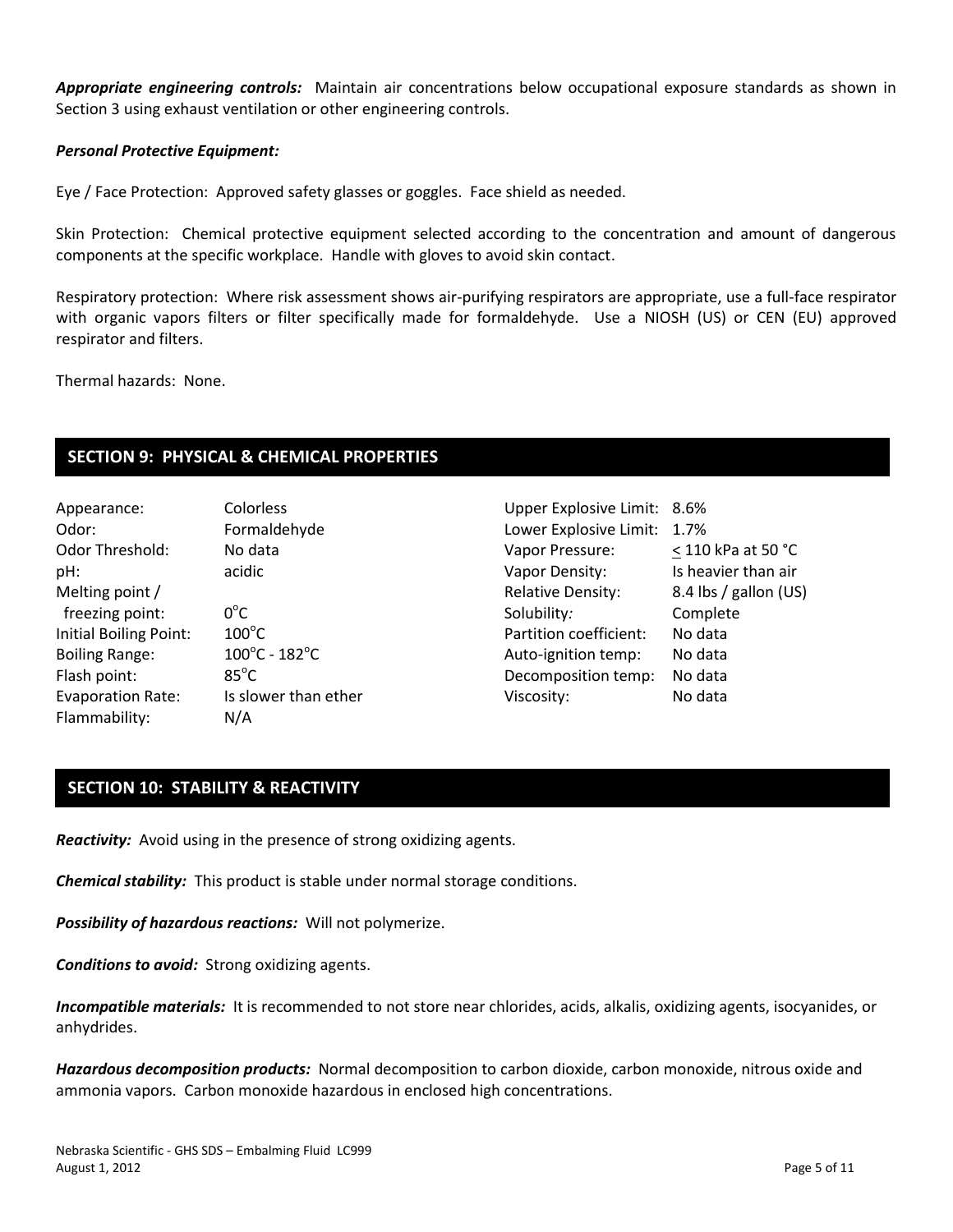## **SECTION 11: TOXICOLOGICAL INFORMATION**

| <b>Chemical Name</b>        | CAS#          | Wt. % | <b>Acute Toxicity</b><br>Oral $LD_{50}$ | <b>Acute Toxicity</b><br>Dermal LD <sub>50</sub> | <b>Acute Toxicity</b><br>Inhalation $LC_{50}$ | Other                                                                                     |
|-----------------------------|---------------|-------|-----------------------------------------|--------------------------------------------------|-----------------------------------------------|-------------------------------------------------------------------------------------------|
| Water                       |               | 83.5% |                                         |                                                  |                                               |                                                                                           |
| Formaldehyde                | $50-00-0$     | 6.0%  | 100mg/kg (rats)                         | 270mg/kg<br>(rabbits)                            | $0.578$ mg/L/4hrs<br>(rats)                   |                                                                                           |
| Hydrooxybenzene<br>(Phenol) | 108-95-2      | 4.0%  | 317.0 mg/kg (rats)                      | 630.0 mg/kg<br>(rabbits)                         | $mg/L/8$ hrs<br>900<br>(rats)                 | Severe skin<br>irritation - rabbit;<br>Serious eye<br>damage / eye<br>irritation - rabbit |
| Propylene Glycol            | $57 - 55 - 6$ | 6.0%  | 20mg/kg (rats)<br>22000mg/kg<br>(mouse) | 20800mg/kg<br>(rabbit)                           | No information                                |                                                                                           |
| Sodium Citrate              | 68-04-02      | 0.5%  | No data avail                           | No data avail                                    | No data avail                                 |                                                                                           |

See Section 3 for carcinogenicity information.

See Section 2 for mutagenicity information.

No known reproductive toxicity.

No known teratogenicity.

No data available for specific target organ toxicity - single exposure (GHS).

Specific target organ toxicity - repeated exposure: May cause damage to organs through prolonged or repeated exposure.

Aspiration hazard: No data.

*Information on the likely routes of exposure:* Primary route(s) of entry: Dermal, inhalation, ingestion.

#### *Symptoms related to the physical, chemical and toxicological characteristics:*

Eyes: severe irritation. Skin: Irritation. Inhalation: Overexposure may cause dizziness, nausea. Ingestion: May cause dizziness, nausea. Large amounts may have toxic effects.

*Synergistic effects:* No data available.

## **SECTION 12: ECOLOGICAL INFORMATION**

#### *Toxicity:*

| <b>Chemical Name</b> | CAS#      | <b>Wt. %</b> | <b>Toxicity to Fish</b>                                                                                              | <b>Toxicity to daphnia</b><br>& other aquatic<br>invertebrates | <b>Toxicity to algae</b>                     | <b>Toxicity in birds</b>                             |
|----------------------|-----------|--------------|----------------------------------------------------------------------------------------------------------------------|----------------------------------------------------------------|----------------------------------------------|------------------------------------------------------|
| Water                |           | 83.5%        |                                                                                                                      |                                                                |                                              |                                                      |
| Formaldehyde         | $50-00-0$ | 6.0%         | Brachidanio rerio<br>$LC_{50} = 41 \text{mg/L}/96 \text{ hrs}$ ;<br>Pimpehales promelas<br>$LC_{50} = 24mg/L/96$ hrs |                                                                | Pyllospora<br>comosa NEOC <<br>100ug/L/96hrs | Anas<br>platyrhynchos<br>$LC_{50}$ 5000ppm/8<br>days |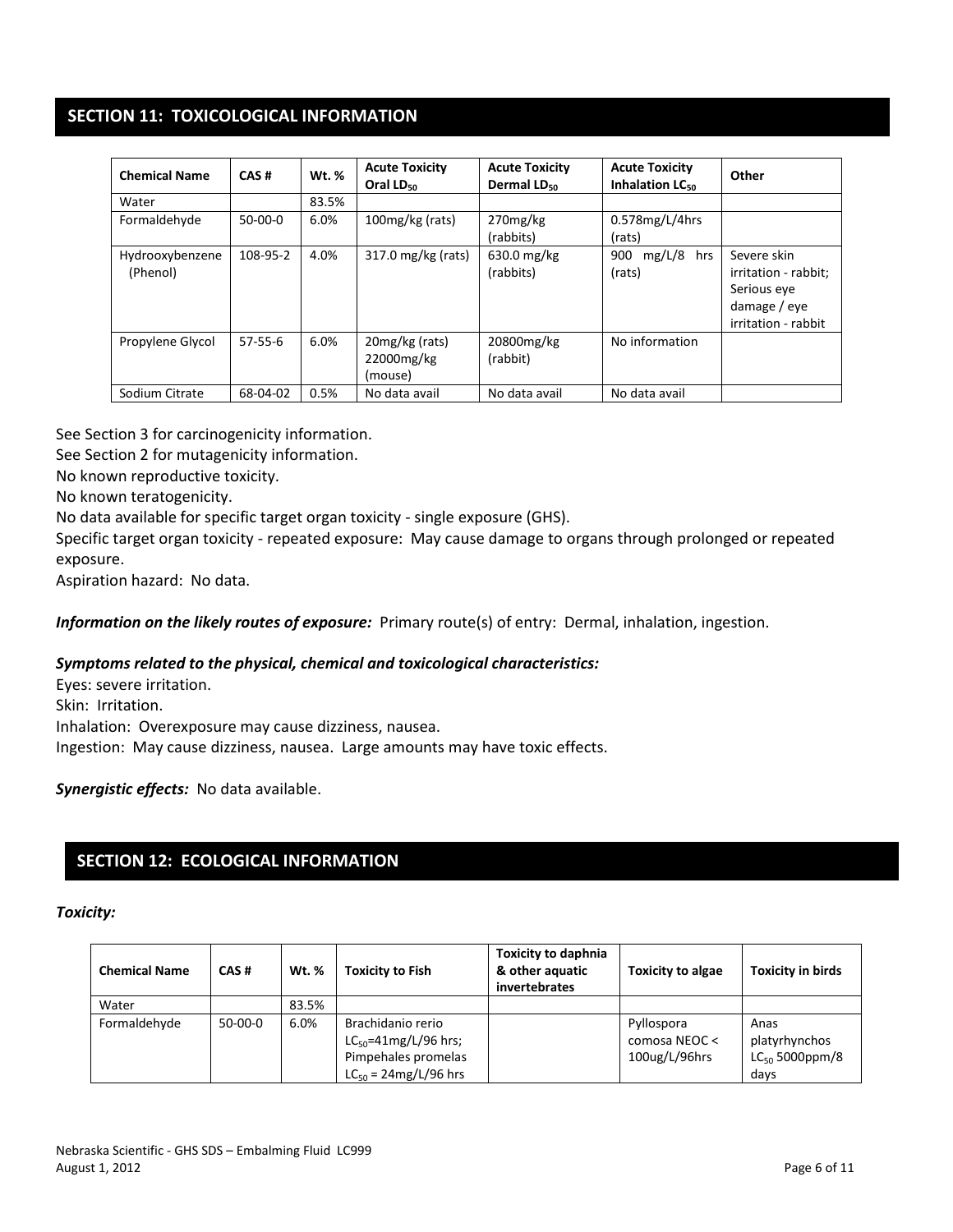| <b>Chemical Name</b>        | CAS#          | Wt. % | <b>Toxicity to Fish</b>                                                                                                                                | <b>Toxicity to daphnia</b><br>& other aquatic<br>invertebrates                                                                                 | Toxicity to algae                                                               | <b>Toxicity in birds</b> |
|-----------------------------|---------------|-------|--------------------------------------------------------------------------------------------------------------------------------------------------------|------------------------------------------------------------------------------------------------------------------------------------------------|---------------------------------------------------------------------------------|--------------------------|
| Hydrooxybenzene<br>(Phenol) | 108-95-2      | 4.0%  | Leuciscus idus (Golden<br>orfe) $LC_{50} = 14.0 - 25.0$<br>$mg/L/48$ hrs;<br>Carassiuis auratus<br>(goldfish) $LC_{50} = 36.10 -$<br>68.80 mg/L/96 hrs | Daphnia magna<br>(water flea)<br>$EC_{50} = 12 \text{mg/L}/24$<br>hrs;<br>Daphnia magna<br>(water flea)<br>$EC_{100} = 100$ mg/L/24<br>hrs     | Chlorella vulgaris<br>(fresh water)<br>algae)<br>$EC_{50} = 370$ mg/L/96<br>hrs |                          |
| Propylene Glycol            | $57 - 55 - 6$ | 6.0%  | Goldfish<br>$LC_{50}$ >5000mg/L/24 hrs:<br>Unspecified fish guppy<br>$LC_{50} > 1000$ mg/L/48 hrs                                                      | Daphnia (water<br>flea)<br>$EC_{50} > 10000$ mg/L/48<br>hrs;<br>Unspecified<br>bacterium<br>(phytobacterium)<br>$EC_{50} = 710$ mg/L/30<br>min | No data avail                                                                   | No data avail            |
| Sodium Citrate              | 68-04-02      | 0.5%  | No data avail                                                                                                                                          | No data avail                                                                                                                                  | No data avail                                                                   | No data avail            |

*Persistence & degradability:* Product is rapidly biodegradable. *Bioaccumulative potential:* Does not bioaccumulate. *Mobility in soil:* No data available.

*Other adverse effects:* No data available.

## **SECTION 13: WASTE DISPOSAL CONSIDERATIONS**

*Disposal methods:* Offer surplus and non-recyclable solutions to a licensed disposal company. Contact a licensed professional waste disposal service to dispose of this material. Deactivate product through incineration in a designated oven equipped with filter chambers for effluent gasses and approved by competent regulatory bodies.

## **SECTION 14: TRANSPORT INFORMATION**

|                |                                                           |                 |                       |                |       |                       |                   | (8)                       |             | (9)                                                         |                   | (10)<br><b>Vessel</b><br>stowage |       |
|----------------|-----------------------------------------------------------|-----------------|-----------------------|----------------|-------|-----------------------|-------------------|---------------------------|-------------|-------------------------------------------------------------|-------------------|----------------------------------|-------|
|                | <b>Hazardous</b>                                          |                 |                       |                |       |                       |                   | Packaging<br>$(§173.***)$ |             | <b>Quantity limitations</b><br>(see §§173.27 and<br>175.75) |                   |                                  |       |
|                | materials<br>descriptions and<br>proper shipping class or | Hazard          | <b>Identification</b> |                | Label | Special<br>provisions |                   | Non-                      |             | Passenger                                                   | Cargo<br>aircraft |                                  |       |
| <b>Symbols</b> | names                                                     | <b>Division</b> | <b>Numbers</b>        | PG             | Codes | (§172.102)            | <b>Exceptions</b> | bulk                      | <b>Bulk</b> | aircraft/rail                                               | only              | Location   Other                 |       |
| (1)            | (2)                                                       | (3)             | (4)                   | (5)            | (6)   | (7)                   | (8A)              | (8B)                      | (8C)        | (9A)                                                        | (9B)              | (10A)                            | (10B) |
|                | <b>Phenol solutions</b>                                   | 6.1             | <b>UN2821</b>         | $\mathbf{III}$ | 6.1   | IB3, T4, TP1          | 153               | 203                       | 241         | 60 L                                                        | 220L              | A                                |       |

**Hazard Class:** 6.1 Toxic Substances **PG:** III (Dermal toxicity  $LD_{50} > 200$  and  $\leq 1000$  mg/kg)

Nebraska Scientific - GHS SDS – Embalming Fluid LC999 August 1, 2012 **Page 7 of 11**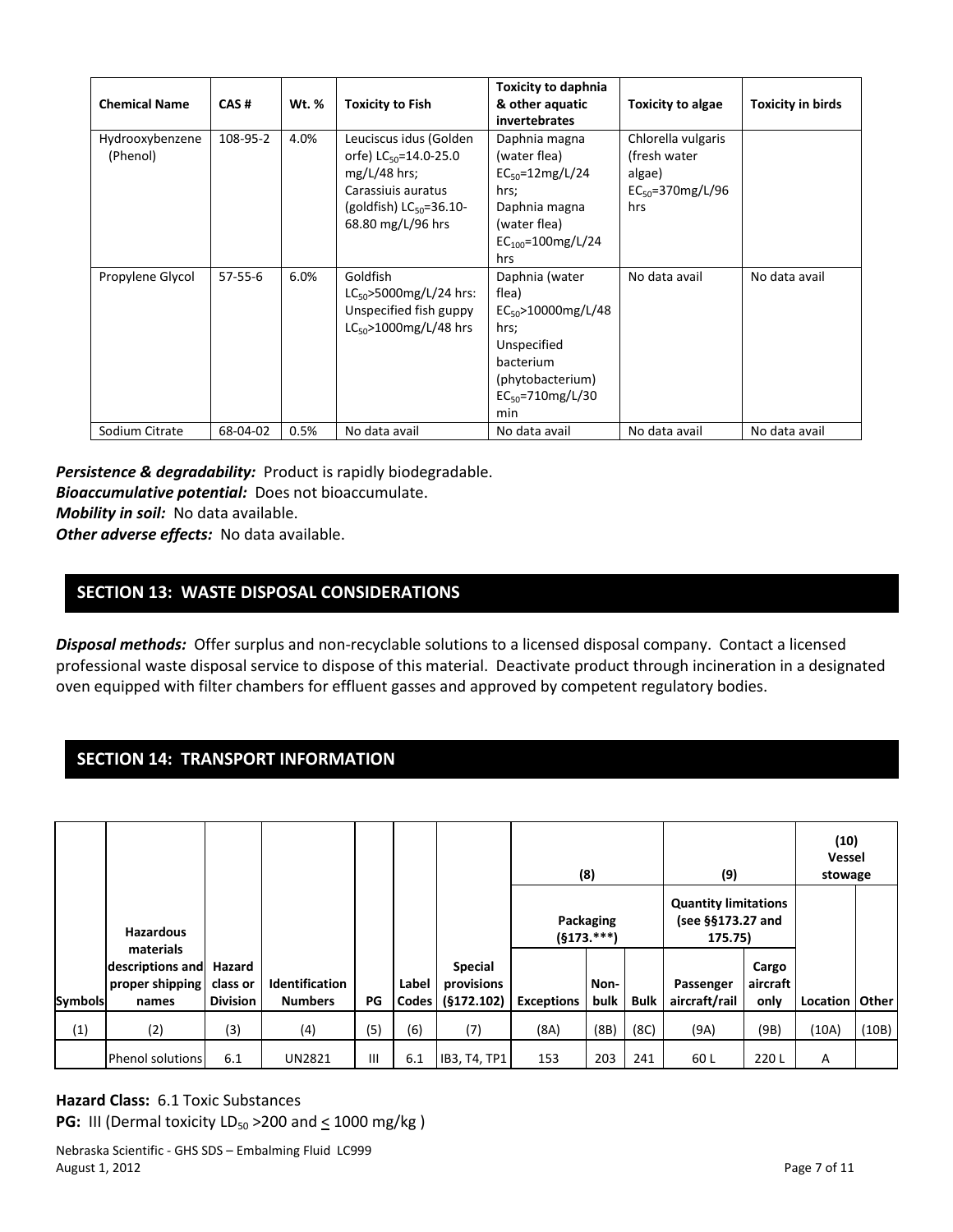#### **Special provisions:**

**IB3:** *Authorized IBCs:* Metal (31A, 31B and 31N); Rigid plastics (31H1 and 31H2); Composite (31HZ1 and 31HA2, 31HB2, 31HN2, 31HD2 and 31HH2). *Additional Requirement:* Only liquids with a vapor pressure less than or equal to 110 kPa at 50 °C (1.1 bar at 122 °F), or 130 kPa at 55 °C (1.3 bar at 131 °F) are authorized, except for UN2672 (also *see* Special Provision IP8 in Table 2 for UN2672).

**T4:**

| <b>Portable</b><br>tank<br>instruction<br>(1) | <b>Minimum test</b><br>Pressure (bar)<br>(2) | <b>Minimum shell</b><br>thickness<br>(in mm-reference steel)<br>(See § 178.274(d))<br>(3) | <b>Pressure-relief</b><br>requirements<br>(See § 178.275(g))<br>(4) | <b>Bottom opening</b><br>requirements<br>(See § 178.275(d))<br>(5) |
|-----------------------------------------------|----------------------------------------------|-------------------------------------------------------------------------------------------|---------------------------------------------------------------------|--------------------------------------------------------------------|
| T4                                            | 2.65                                         | \$178.274(d)(2)                                                                           | Normal                                                              | \$178.275(d)(3)                                                    |

**TP1:** The maximum degree of filling must not exceed the degree of filling determined by the following:

$$
\left(\text{Degree of filling} = \frac{97}{1 + \alpha(t_r - t_f)}\right)
$$

Where:  $t_r$  is the maximum mean bulk temperature during transport, and  $t_f$  is the temperature in degrees Celsius of the liquid during filling.

#### **Packaging Exceptions:**

(a) *General.* Exceptions for hazardous materials shipments in the following paragraphs are permitted only if this section is referenced for the specific hazardous material in the § 172.101 table of this subchapter.

(b) *Limited quantities.* The exceptions in this paragraph do not apply to poison-by-inhalation materials. Limited quantities of poisonous material (Division 6.1) in Packing Groups II and III are excepted from the labeling requirements, unless the material is offered for transportation or transported by aircraft, and are excepted from the specification packaging requirements of this subchapter when packaged in combination packagings according to this paragraph. For transportation by aircraft, the package must also conform to applicable requirements of § 173.27 of this part (*e.g.,* authorized materials, inner packaging quantity limits and closure securement) and only hazardous material authorized aboard passenger-carrying aircraft may be transported as a limited quantity. A limited quantity package that conforms to the provisions of this section is not subject to the shipping paper requirements of subpart C of part 172 of this subchapter, unless the material meets the definition of a hazardous substance, hazardous waste, marine pollutant, or is offered for transportation and transported by aircraft or vessel, and is eligible for the exceptions provided in § 173.156 of this part. In addition, shipments of limited quantities are not subject to subpart F (Placarding) of part 172 of this subchapter. Each package must conform to the packaging requirements of subpart B of this part and may not exceed 30 kg (66 pounds) gross weight. Except for

transportation by aircraft, the following combination packagings are authorized:

(1) For poisonous materials in Packing Group II, inner packagings not over 100 mL (3.38 ounces) each for liquids or 0.5 kg (1.1 pounds) each for solids, packed in a strong outer packaging. Inner packagings containing a liquid poisonous material which is also a drug or medicine in Packing Group II may be increased to not over 250 mL (8 ounces) each and packed in a strong outer packaging.

(2) For poisonous materials in Packing Group III, inner packagings not over 5 L (1.3 gallons) each for liquids or

5.0 kg (11 pounds) each for solids, packed in a strong outer packaging.

(c) *Consumer commodities.* Until December 31, 2013, a limited quantity package of poisonous material in Packing Group III or a drug or medicine in Packing Group II and III that is also a ''consumer commodity'' as defined in § 171.8 of this subchapter, may be renamed ''Consumer commodity'' and reclassed as ORM–D or, until December 31, 2012, ORM–D–AIR material and offered for transportation and transported in accordance with the applicable provisions of this subchapter in effect on October 1, 2010.

#### **Packaging, Non-bulk:**

(a) When § 172.101 of this subchapter specifies that a liquid hazardous material be packaged under this section, only non-bulk packagings prescribed in this section may be used for its transportation.

Each packaging must conform to the general packaging requirements of subpart B of part 173, to the requirements of part 178 of this subchapter at the Packing Group I, II or III performance level, and to the requirements of the special provisions of column 7 of the § 172.101 table.

(b) The following combination packagings are authorized:

| Outer packagings:              |                               |                            |
|--------------------------------|-------------------------------|----------------------------|
| Steel drum: 1A1 or 1A2         | Wooden barrel: 2C2            | Plywood box: 4D            |
| Aluminum drum: 1B1 or 1B2      | Steel jerrican: 3A1 or 3A2    | Reconstituted wood box: 4F |
| Metal drum other than steel or | Plastic jerrican: 3H1 or 3H2  | Fiberboard box: 4G         |
| aluminum: 1N1 or 1N2           | Aluminum jerrican: 3B1 or 3B2 | Expanded plastic box: 4H1  |
| Plywood drum: 1D               | Steel box: 4A                 | Solid plastic box: 4H2     |
| Fiber drum: 1G                 | Aluminum box: 4B              |                            |
| Plastic drum: 1H1 or 1H2       | Natural wood box: 4C1 or 4C2  |                            |

Nebraska Scientific - GHS SDS – Embalming Fluid LC999 August 1, 2012 Page 8 of 11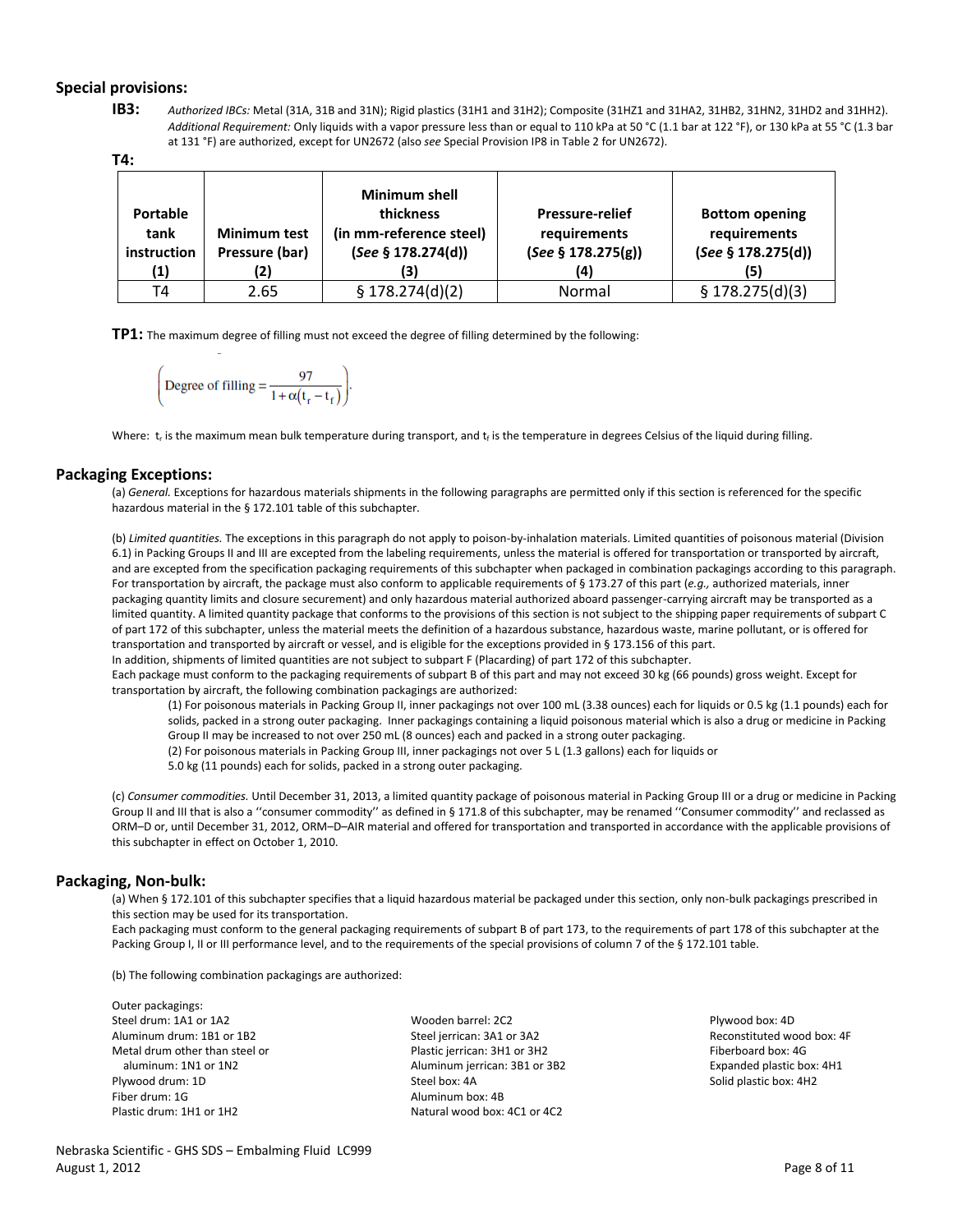Inner packagings:

Glass or earthenware receptacles Plastic receptacles Metal receptacles Glass ampoules

(c) The following single packagings are authorized:

| Steel drum: 1A1 or 1A2           |
|----------------------------------|
| Aluminum drum: 1B1 or 1B2        |
| Metal drum other than steel or   |
| aluminum: 1N1                    |
| Plastic drum: 1H1 or 1H2         |
| Fiber drum: 1G (with liner)      |
| Wooden barrel: 2C1               |
| Steel jerrican: 3A1 or 3A2       |
| Plastic jerrican: 3H1 or 3H2     |
| Aluminum jerrican: 3B1 or 3B2    |
| Plastic receptacle in steel,     |
| aluminum, fiber or plastic drum: |
| 6HA1, 6HB1, 6HG1 or 6HH1         |

- Plastic receptacle in steel, aluminum, wooden, plywood or fiberboard box: 6HA2, 6HB2, 6HC, 6HD2 or 6HG2 Glass, porcelain or stoneware in steel, aluminum or fiber drum: 6PA1, 6PB1, or 6PG1 Glass, porcelain or stoneware in steel, aluminum, wooden or fiberboard box: 6PA2, 6PB2, 6PC or 6PG2
- Glass, porcelain or stoneware in solid or expanded plastic packaging: 6PH1 or 6PH2 Plastic receptacle in plywood drum: 6HD1 Glass, porcelain or stoneware in plywood drum or wickerwork hamper: 6PD1 or 6PD2 Cylinders, as prescribed for any compressed gas, except for Specifications 8 and 3HT

#### **Packaging, Bulk:**

When §172.101 of this subchapter specifies that a hazardous material be packaged under this section, only the following bulk packagings are authorized, subject to the requirements of subparts A and B of part 173 of this subchapter and the special provisions specified in column 7 of the § 172.101 table.

(a) *Rail cars:* Class DOT 103, 104, 105, 109, 111, 112, 114, 115, or 120 tank car tanks; Class 106 or 110 multi-unit tank car tanks and AAR Class 203W, 206W, and 211W tank car tanks.

(b) *Cargo tanks:* DOT specification MC 300, MC 301, MC 302, MC 303, MC 304, MC 305, MC 306, MC 307, MC 310, MC 311, MC 312, MC 330, MC 331, DOT 406, DOT 407, and DOT 412 cargo tank motor vehicles; and non-DOT specification cargo tank motor vehicles suitable for transport of liquids. (c) *Portable tanks.* DOT Specification 51, 56, 57 and 60 portable tanks; IMO type 1, 2 and 5, and IM 101 and IM 102 portable tanks; UN portable tanks; marine portable tanks conforming to 46 CFR part 64; and non-DOT Specification portable tanks suitable for transport of liquids are authorized. For transportation by vessel, also see § 176.340 of this subchapter. For transportation of combustible liquids by vessel, additional requirements are specified in § 176.340 of this subchapter.

(d) *IBCs.* IBCs are authorized subject to the conditions and limitations of this section provided the IBC type is authorized according to the IBC packaging code specified for the specific hazardous material in Column (7) of the § 172.101 Table of this subchapter and the IBC conforms to the requirements in subpart O of part 178 of this subchapter at the Packing Group performance level as specified in Column (5) of the § 172.101 Table for the material being transported.

(1) IBCs may not be used for the following hazardous materials:

(i) Packing Group I liquids; and

(ii) Packing Group I solids that may become liquid during transportation.

(2) The following IBCs may not be used for Packing Group II and III solids that may become liquid during transportation:

(i) Wooden: 11C, 11D and 11F;

(ii) Fiberboard: 11G;

(iii) Flexible: 13H1, 13H2, 13H3, 13H4, 13H5, 13L1, 13L2, 13L3, 13L4, 13M1 and 13M2; and

(iv) Composite: 11HZ2 and 21HZ2.

(e) *Large Packagings.* Large Packagings are authorized subject to the conditions and limitations of this section provided the Large Packaging type is authorized according to the IBC packaging code specified for the specific hazardous material in Column (7) of the § 172.101 Table of this subchapter and the Large Packaging conforms to the requirements in subpart Q of part 178 of this subchapter at the Packing Group performance level as specified in Column (5) of the § 172.101 Table for the material being transported.

**Vessel stowage, location:** material may be stowed ''on deck'' or ''under deck'' on a cargo vessel and on a passenger vessel.

DOT regulations may change from time to time. Please consult the most recent version of the relevant regulations. This information is not intended to convey all specific regulatory or operational requirements/information relating to this product. It is the responsibility of the transporting organization to follow all applicable laws, regulations and rules relating to the transportation of the material.

#### **SECTION 15: REGULATORY INFORMATION**

#### *US Federal*

**TSCA**

CAS# 50-00-0 is listed on the TSCA Inventory. CAS#108-95-2 is listed on the TSCA inventory.

Nebraska Scientific - GHS SDS – Embalming Fluid LC999 August 1, 2012 Page 9 of 11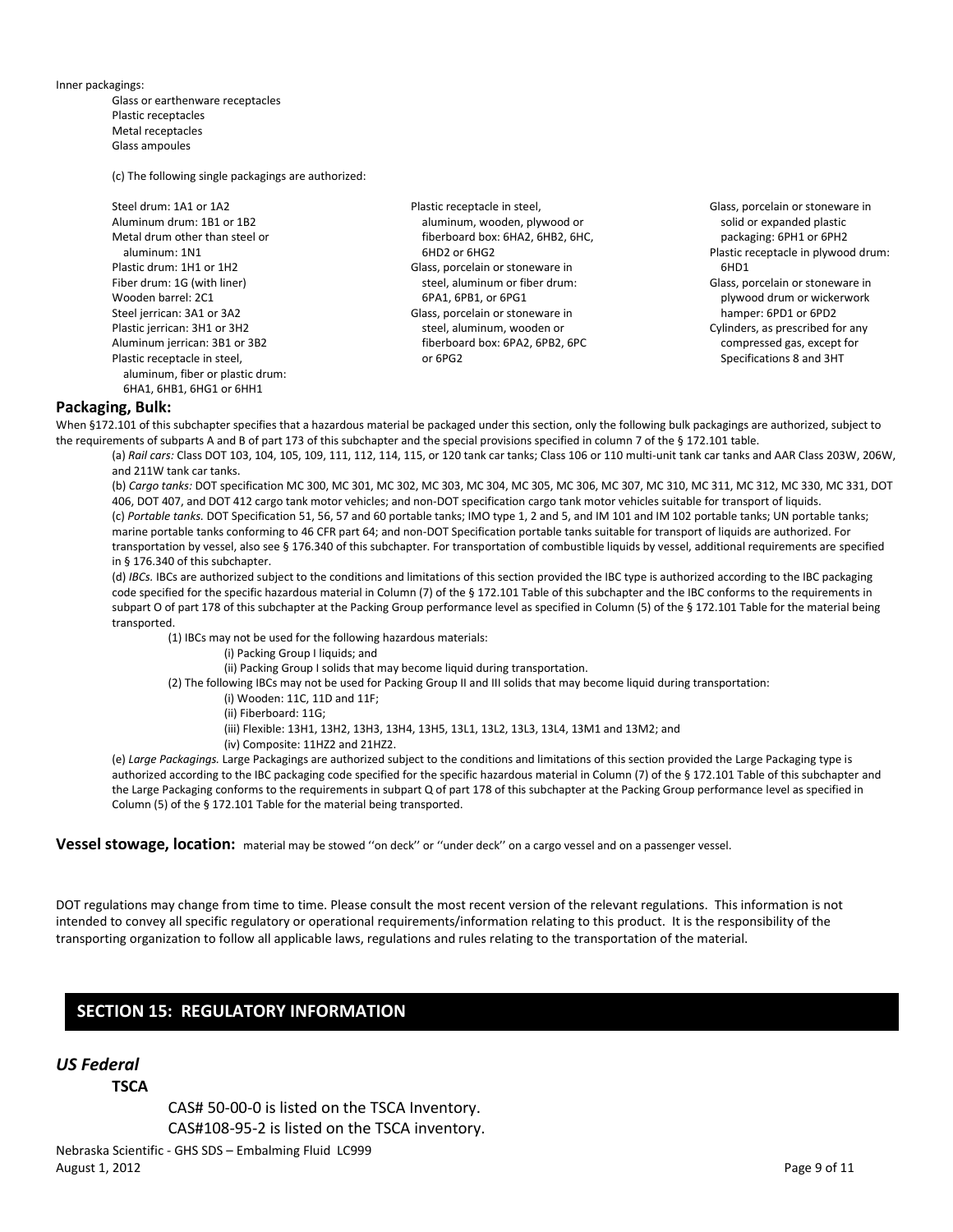#### **Health and Safety Reporting List**

None of the components are on this list.

CAS# 108-95-2: Effective date: June 1, 1987; Sunset Date: June 1, 1997

#### **Chemical Test Rules**

None of the components are on this list.

#### **TSCA Section 12b**

None of the components are on this list.

#### **TSCA Significant New Use Rule (SNUR)**

None of the components are on this list.

#### **CERCLA Hazardous Substances and corresponding RQs**

CAS# 50-00-0: 100 lb final RQ; 45.4 kg final RQ

CAS#108-95-2: final RQ = 1000 pounds (454 kg)

#### **SARA Section 302 Extremely Hazardous Substances**

CAS# 50-00-0: 500 lb TPQ

CAS#108-95-2: TPQ = 500/10,000 pounds; RQ = 1000 pounds

#### **SARA Hazard Categories**

CAS# 50-00-0: immediate, delayed.

CAS #108-95-2: acute, chronic, flammable.

#### **SARA Section 313**

This material contains Formaldehyde (CAS# 50-00-0, 3.5-4%), which is subject to the reporting requirements of Section 313 of SARA Title III and 40 CFR Part 372.

This material contains Phenol (CAS# 108-95-2, 100%),which is subject to the reporting requirements of Section 313 of SARA Title III and 40 CFR Part 373.

#### **Clean Air Act - Hazardous Air Pollutants (HAPs)**

CAS# 50-00-0 is listed as a hazardous air pollutant (HAP).

CAS#108-95-2 is listed as a hazardous air pollutant (HAP). This material does not contain any Class 1 Ozone depletors. This material does not contain any Class 2 Ozone depletors.

#### **Clean Air Act - Class 1 Ozone Depletors**

None of the components are on this list.

#### **Clean Air Act - Class 2 Ozone Depletors**

None of the components are on this list.

#### **Clean Water Act - Hazardous Substances**

CAS# 50-00-0 is listed as a Hazardous Substance under the CWA.

CAS#108-95-2 is listed as a Hazardous Substance under the CWA.

#### **Clean Water Act - Priority Pollutants**

CAS#108-95-2 is listed as a Priority Pollutant under the Clean Water Act.

#### **Clean Water Act - Toxic Pollutants**

CAS#108-95-2 is listed as a Toxic Pollutant under the Clean Water Act.

#### **OSHA - Highly Hazardous**

CAS# 50-00-0 is considered highly hazardous by OSHA.

#### **OSHA - Specifically Regulated Chemicals**

CAS# 50-00-0 is a specifically regulated chemical by OSHA.

### *US State*

#### **State Right to Know**

Formaldehyde can be found on the following state Right-to-Know lists: California, New Jersey, Pennsylvania, Minnesota, Massachusetts.

CAS# 108-95-2 can be found on the following state right to know lists: California, New Jersey, Florida, Pennsylvania, Minnesota, Massachusetts.

#### **California Prop 65**